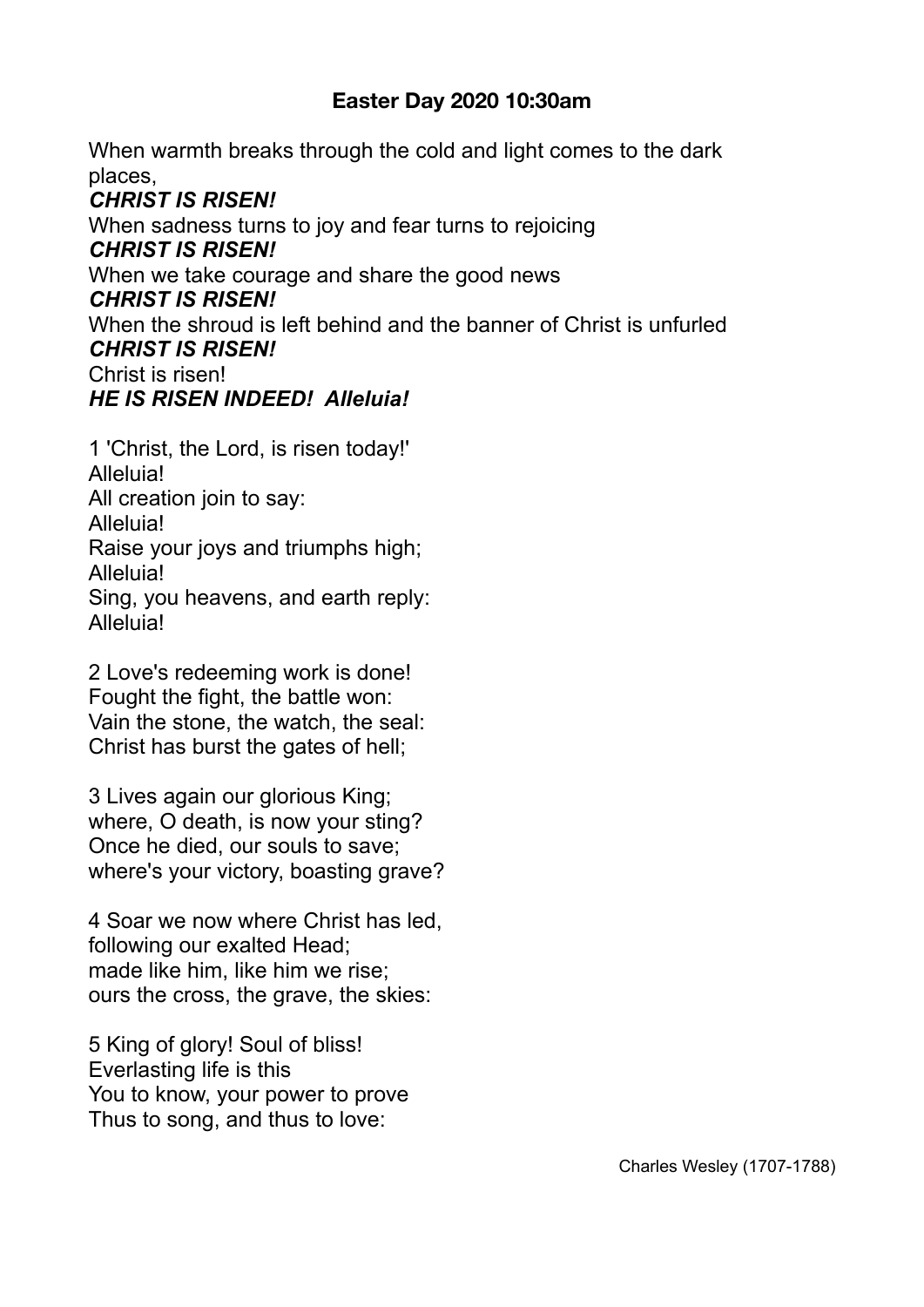Halleluia! Jesus is risen! He is risen indeed!

May this declaration resound not only in our homes but touch our lives and forever be the truth of which we speak.

Your love, once sown within a garden, tended for your own people, neglected and rejected, now spreads its sweet perfume in this place and wherever it is shown.

Halleluia! Jesus is risen! He is risen indeed!

John 20:1-18 New Revised Standard Version, Anglicised (NRSVA)

**20** Early on the first day of the week, while it was still dark, Mary Magdalene came to the tomb and saw that the stone had been removed from the tomb. **2** So she ran and went to Simon Peter and the other disciple, the one whom Jesus loved, and said to them, 'They have taken the Lord out of the tomb, and we do not know where they have laid him.' **3** Then Peter and the other disciple set out and went towards the tomb. **4** The two were running together, but the other disciple outran Peter and reached the tomb first. **5** He bent down to look in and saw the linen wrappings lying there, but he did not go in. **6** Then Simon Peter came, following him, and went into the tomb. He saw the linen wrappings lying there, **7** and the cloth that had been on Jesus' head, not lying with the linen wrappings but rolled up in a place by itself. **8** Then the other disciple, who reached the tomb first, also went in, and he saw and believed; **9** for as yet they did not understand the scripture, that he must rise from the dead. **10** Then the disciples returned to their homes.

**11** But Mary stood weeping outside the tomb. As she wept, she bent over to look into the tomb; **12** and she saw two angels in white, sitting where the body of Jesus had been lying, one at the head and the other at the feet. **13** They said to her, 'Woman, why are you weeping?' She said to them, 'They have taken away my Lord, and I do not know where they have laid him.'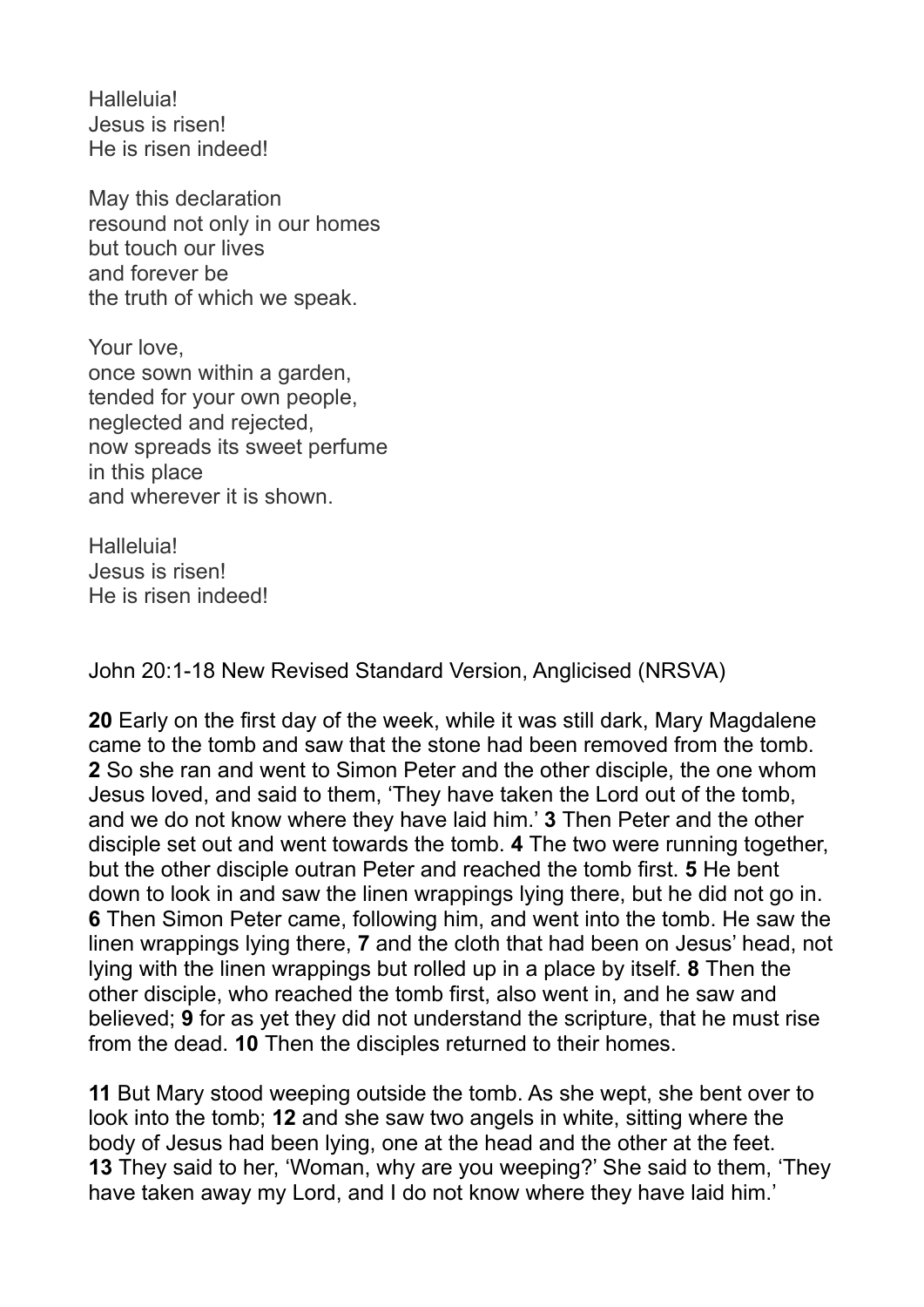**14** When she had said this, she turned round and saw Jesus standing there, but she did not know that it was Jesus. **15** Jesus said to her, 'Woman, why are you weeping? For whom are you looking?' Supposing him to be the gardener, she said to him, 'Sir, if you have carried him away, tell me where you have laid him, and I will take him away.' **16** Jesus said to her, 'Mary!' She turned and said to him in Hebrew, Rabbouni!' (which means Teacher). **17** Jesus said to her, 'Do not hold on to me, because I have not yet ascended to the Father. But go to my brothers and say to them, "I am ascending to my Father and your Father, to my God and your God."' **18** Mary Magdalene went and announced to the disciples, 'I have seen the Lord'; and she told them that he had said these things to her.

A thought for Easter Day

Jesus Christ, we greet you!

Your hands still have holes in them, your feet are wet from the dew; and with the memory of our names undimmed by three days of death you meet us, risen from the grave.

We fail to understand how; we puzzle at the reason why.

But you have come:

not to answer our questions, but to show us your face.

You are alive

and the world can rejoice again. Hallelujah!

Prayers of intercession

We greet you, risen Christ – our hope in times of despair. We pray for those in despair today: worried about future employment; worried about where the next meal is coming from; worried about a relative in isolation. *Turn their despair into resurrection hope.* 

We greet you, risen Christ – our peace in times of conflict. We pray for those in conflict today: for those in war zones in Yemen, Syria, and other unknown places that never make the news; for those fleeing war, seeking refuge in Greece and throughout the world; for those feeling unsafe in their own homes. *Turn their conflict into resurrection peace.*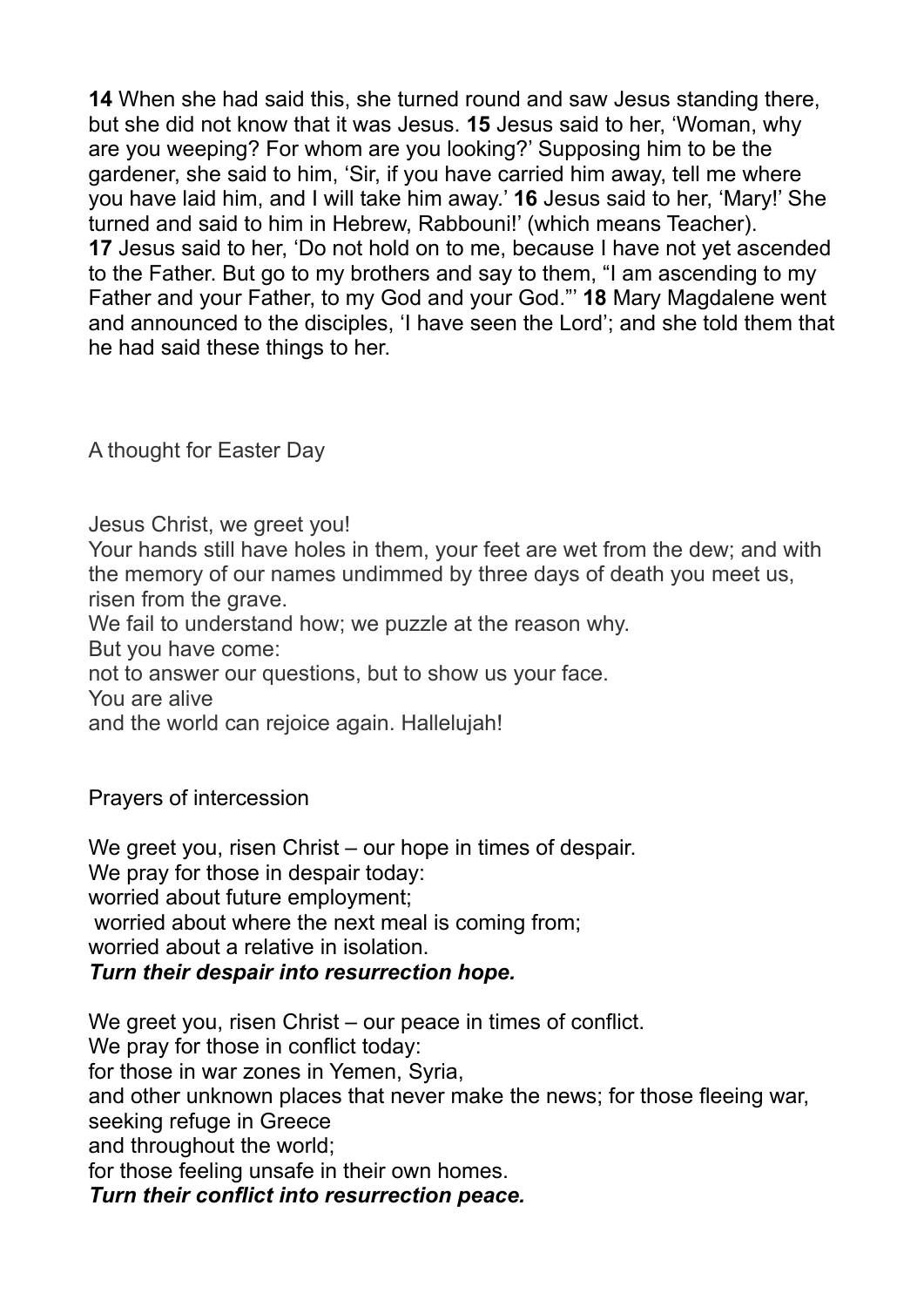We greet you, risen Christ – our healing in times of trouble.

We pray for those in any kind of trouble today:

for those who are physically unwell;

for those struggling with their mental health;

for those facing their own mortality and those who care for them; for those who grieve.

## *Turn their trouble into your resurrection healing.*

We thank you, Lord, that through your sacrifice, you have triumphed over death,

opening the way to new life for all.

And so we thank you

for all those who bring glimmers of new life: for all care workers;

for our emergency services;

for those willing to work to keep us fed;

for those whose creativity is bringing life

to vulnerable people and in remote places;

for all those who are willing to go the extra mile.

## *Your resurrection hope is all around us – even now.*

*Thanks be to you, Risen, Lord Jesus Christ. Amen.* 

The Lord's Prayer

1 Thine be the glory, risen, conquering Son, endless is the victory thou o'er death hast won; angels in bright raiment rolled the stone away, kept the folded grave-clothes where thy body lay: *Thine be the glory, risen, conquering Son, endless is the victory thou o'er death hast won.* 

2 Lo, Jesus meets us, risen from the tomb; lovingly he greets us, scatters fear and gloom; let the Church with gladness hymns of triumph sing, for her Lord now liveth, death hath lost its sting: